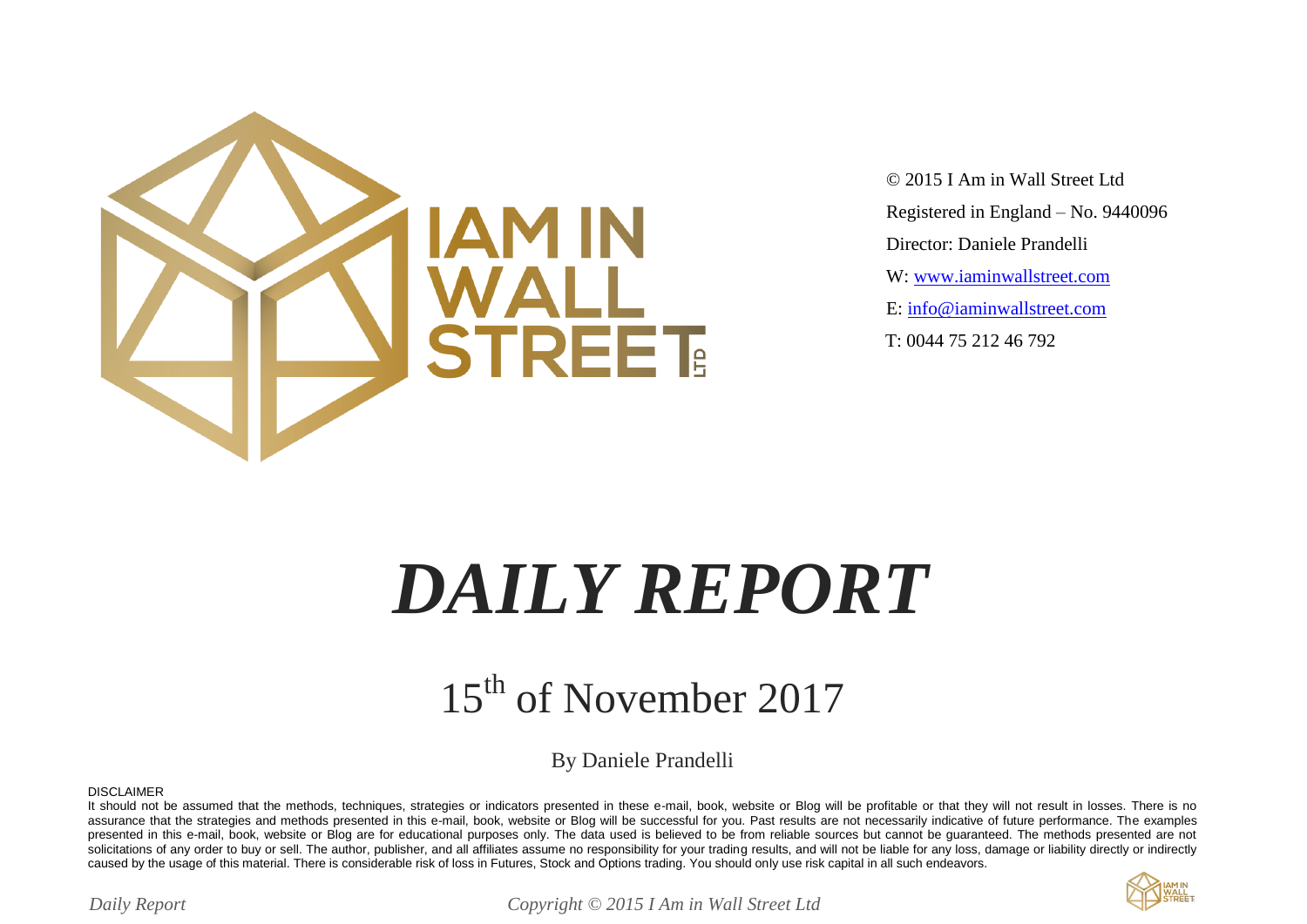

### **S&P500**

Contract: December 15 '17 - E-mini S&P 500 Exchange: GLOBEX Symbol: ESZ17 Expiration Date: 15/12/2017 Multiplier: 50

#### Intraday Strategy

| <b>POSITION</b><br><b>CURRENT</b><br><b>STRATEGY</b><br><b>FROM - QUANTITY</b><br><b>KEY PRICE</b>                                                                                                                                                                                                                                                                                                                                                                                      | <b>COMMENT</b> (if any)                                                             |
|-----------------------------------------------------------------------------------------------------------------------------------------------------------------------------------------------------------------------------------------------------------------------------------------------------------------------------------------------------------------------------------------------------------------------------------------------------------------------------------------|-------------------------------------------------------------------------------------|
| We are LONG with 2/3. We increase the LONG position with 1/3 at 2570.25<br>2555<br><b>LONG</b><br>2540<br>FP.<br>$2556.00 - 1/3$<br>December 2017<br>$2570.25 - 1/3$<br>The stop is always below 2555 FP, where we have our main Key Level we<br>Contract<br>work with.<br>We keep playing with the Market as long as it remains choppy.<br>Strategy, with full positions (if tested):<br>Always LONG above 2555 FP and FLAT under it.<br>Always SHORT under 2540 FP and FLAT above it. | Please read the Weekly Report.<br>Possible intermediate Low around<br>mid-November. |

#### Mid-Term Strategy

| <b>CURRENT</b><br><b>KEY PRICE</b>   | <b>POSITION</b><br><b>FROM - QUANTITY</b> | <b>STRATEGY</b>                                                                                                                      | <b>COMMENT</b> (if any) |
|--------------------------------------|-------------------------------------------|--------------------------------------------------------------------------------------------------------------------------------------|-------------------------|
| 2510-2511 IP<br>2468 IP<br>$2395$ IP | <b>LONG</b><br>$2570.25 - 1/2$            | We are LONG with $\frac{1}{2}$ . We increase the LONG position with $\frac{1}{2}$ Please read the Weekly Report.<br>more at 2556 FP. |                         |
|                                      |                                           | Stop at 2504 FP.                                                                                                                     |                         |

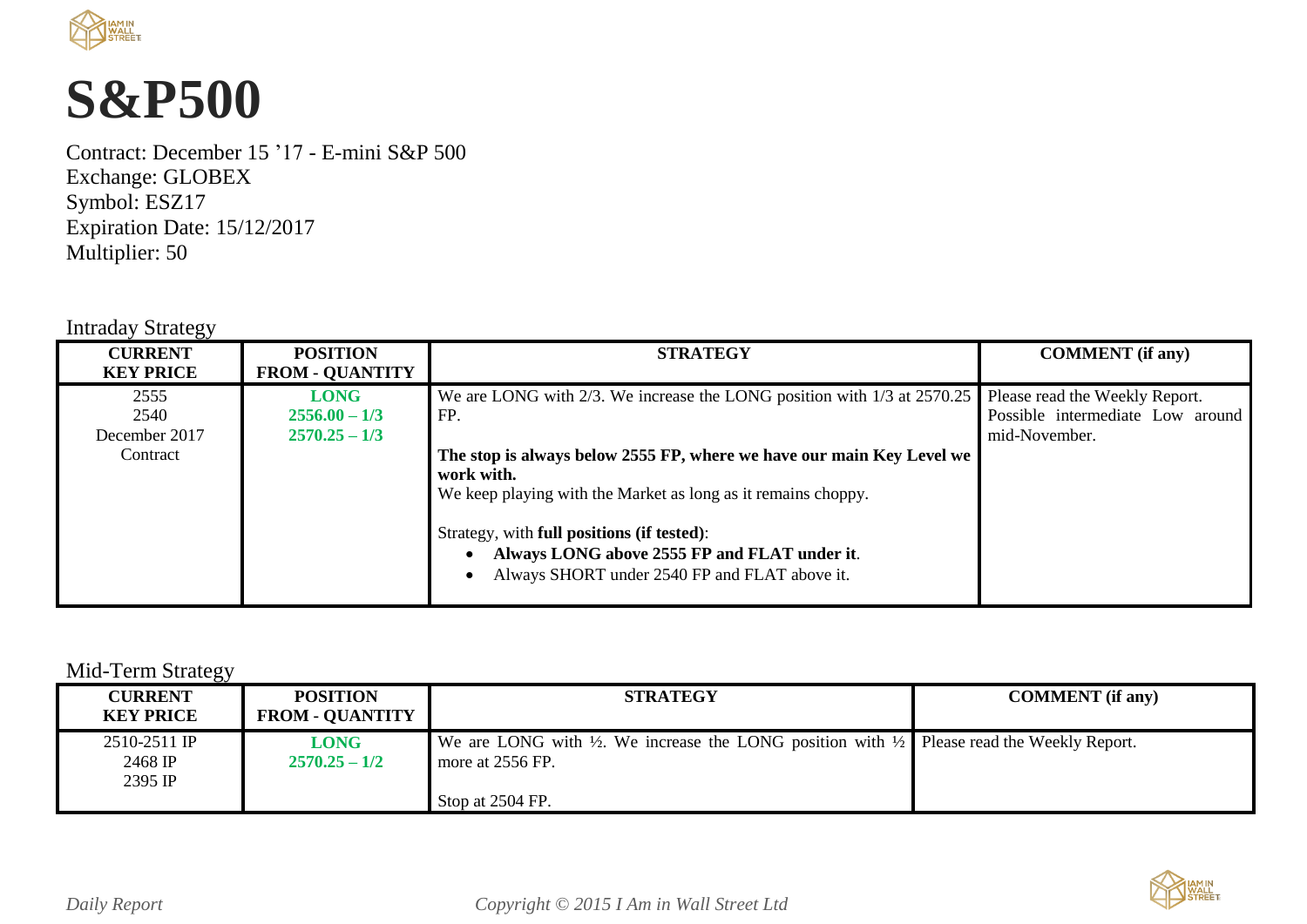

## **30 Year US Treasury Bonds Futures**

Contract: December 2017 Exchange: GLOBEX Symbol: USZ17 Expiration Date: 21/12/2017 Notice Date: 30/11/2017 Multiplier: 1000

| <b>CURRENT</b><br><b>KEY PRICE</b> | <b>POSITION</b><br><b>FROM - QUANTITY</b> | <b>STRATEGY</b>                                                     | <b>COMMENT</b> (if any)                                                                                                                                                                                                                                                                                                                                                                                                                                                                                           |
|------------------------------------|-------------------------------------------|---------------------------------------------------------------------|-------------------------------------------------------------------------------------------------------------------------------------------------------------------------------------------------------------------------------------------------------------------------------------------------------------------------------------------------------------------------------------------------------------------------------------------------------------------------------------------------------------------|
| 161                                | <b>LONG</b>                               | Stop-loss below the Key Price 149 18/32, always                     | Please read the Weekly Report.                                                                                                                                                                                                                                                                                                                                                                                                                                                                                    |
| 148                                | $152$ $1/32 - 1/3$                        | LONG above it and FLAT below it. If tested, we<br>use $2/3$ then.   | 148 and 161 are super important levels!                                                                                                                                                                                                                                                                                                                                                                                                                                                                           |
| December Contract<br>2017          |                                           | <b>Take-Profit at 154 9/32</b> where we close the LONG<br>position. | We had a buy limit order at 152 1/32; the<br>Market did a Low on Sunday night, right at<br>152 1/32. Probably some of you got filled,<br>some did not. We set this order days ago; we<br>should be the firsts to see our order filled<br>anyway.<br>In the Screen Sharing I have opened the<br>position a bit higher after seeing the Low at<br>152 2/32 of Friday. In any case, we are<br>following the uptrend. We can even open the<br>LONG position higher than $152 \frac{1}{32}$ , it is not<br>a big deal. |

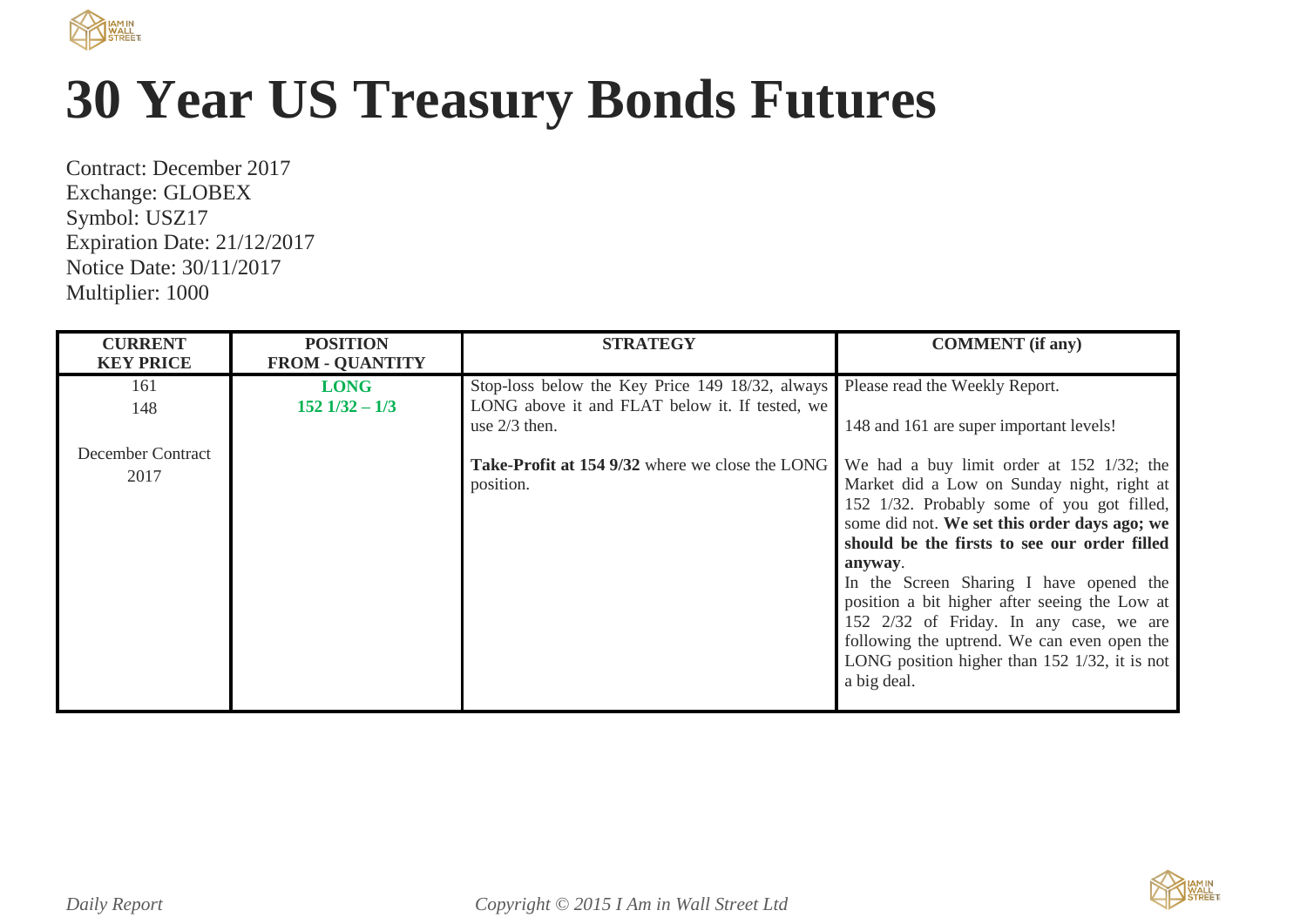

#### **GRAINS**



#### 2017 Soybeans Forecast Model. Low in August and then up.



 $01/11/2$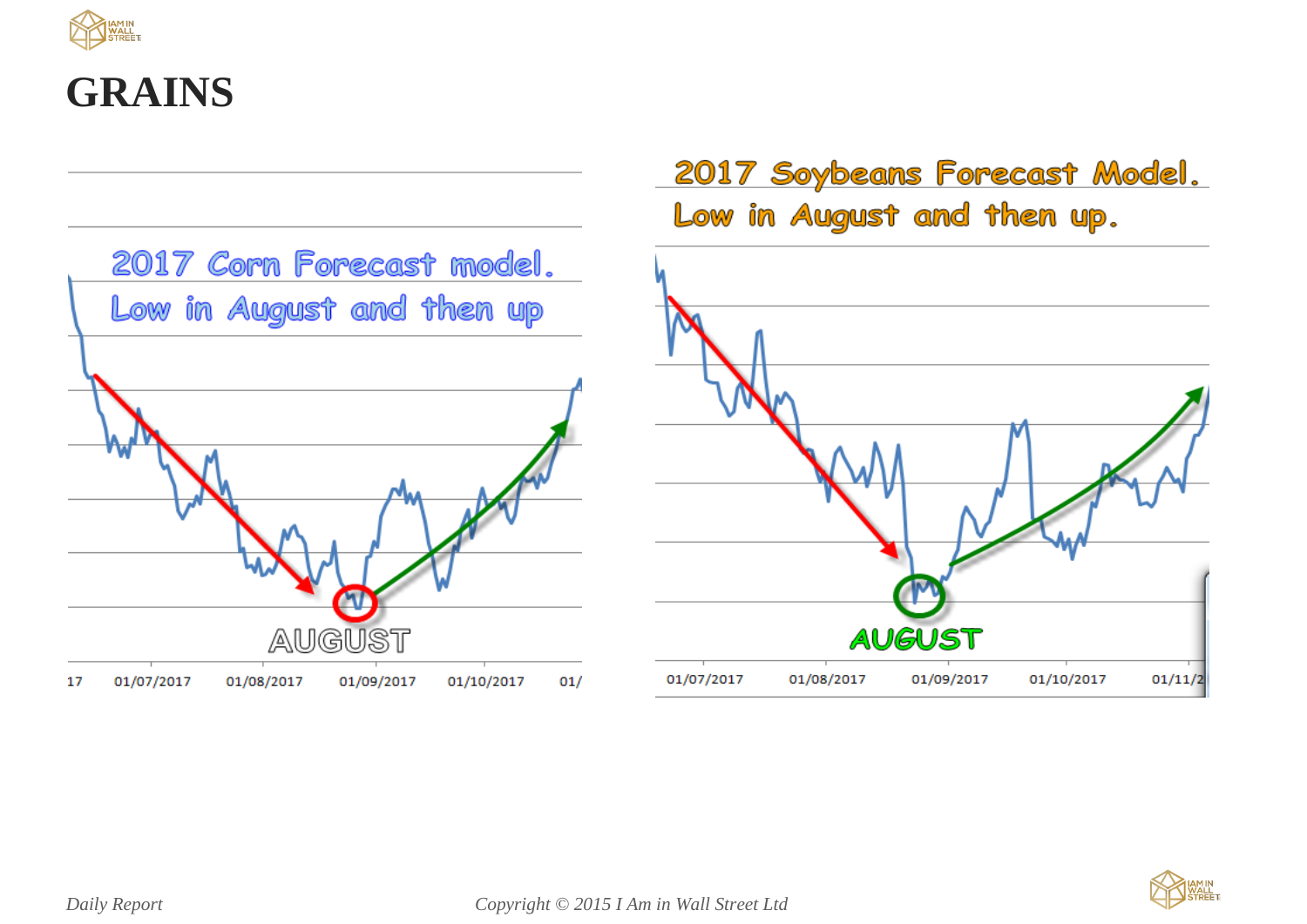

### **SOYBEANS**

Contract: January 2017 Exchange: CBOT, ECBOT Symbol: SF18 Expiration Date: 01/12/2018 First Notice Day: 29/12/2017 Multiplier: 5000

| <b>CURRENT</b><br><b>KEY PRICE</b> | <b>POSITION</b><br><b>FROM - QUANTITY</b> | <b>STRATEGY</b>                                                                                                                                                                                                                                                            | <b>COMMENT</b> (if any)          |
|------------------------------------|-------------------------------------------|----------------------------------------------------------------------------------------------------------------------------------------------------------------------------------------------------------------------------------------------------------------------------|----------------------------------|
| 982<br>January' 18 Contract        | <b>FLAT</b>                               | Key Price at 982, always LONG above it and FLAT under it Please read the Weekly Report.<br>with a full position.<br>In case of lower levels, we open 1/3 LONG at 956. We do not<br>set a stop-loss yet for this position, which will have a large stop<br>in area 900-910. | Area 900-910 is super important. |

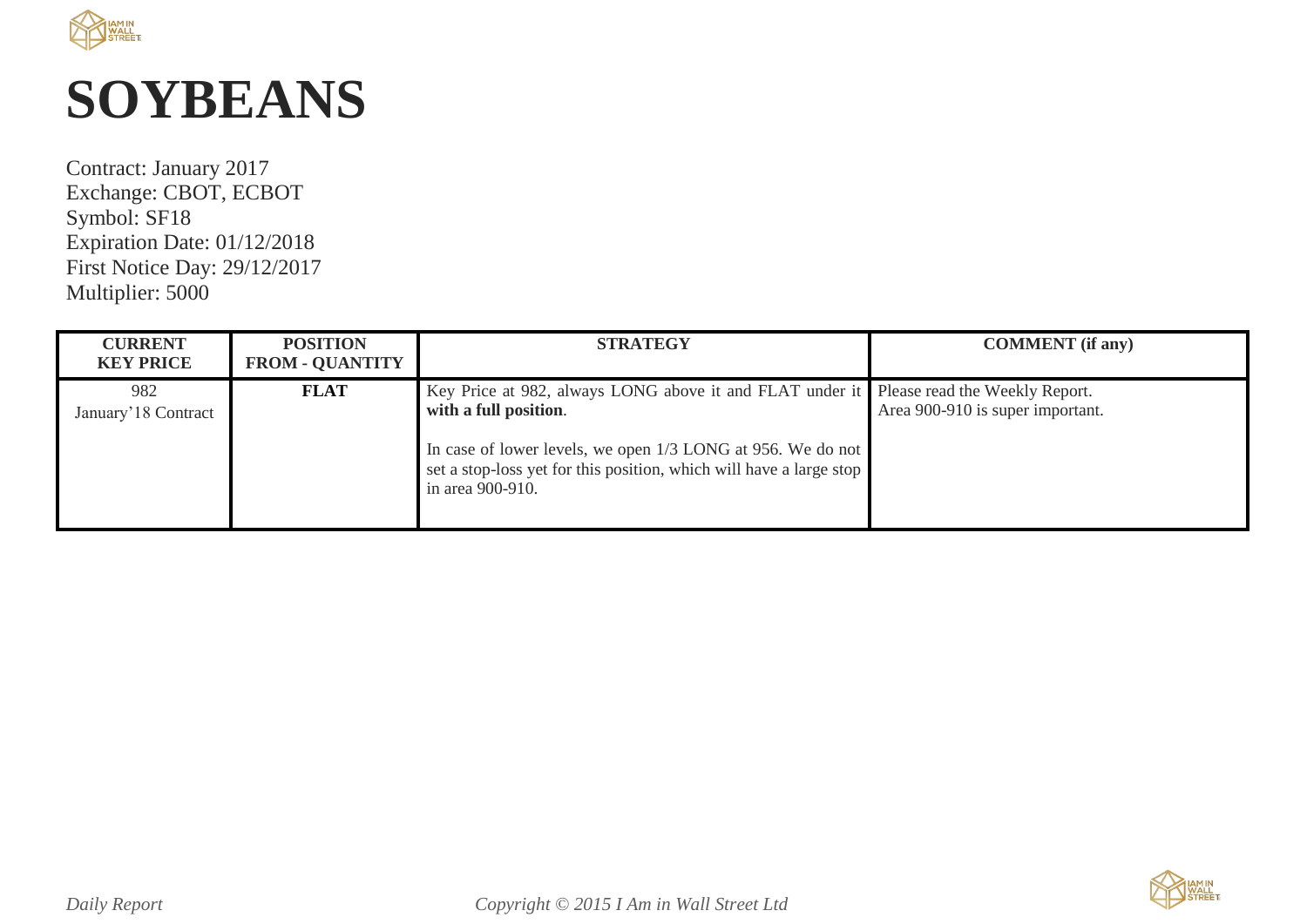

### **CORN**

Contract: December 2017 Exchange: CBOT, ECBOT Symbol: CZ17 Expiration Date: 14/12/2017 First Notice Day: 30/11/2017 Multiplier: 5000

| <b>CURRENT</b>                                         | <b>POSITION</b>        | <b>STRATEGY</b>                                                                                                            | <b>COMMENT</b> (if any)        |
|--------------------------------------------------------|------------------------|----------------------------------------------------------------------------------------------------------------------------|--------------------------------|
| <b>KEY PRICE</b>                                       | <b>FROM - QUANTITY</b> |                                                                                                                            |                                |
| $\overline{400}$<br>345<br>December<br><b>CONTRACT</b> | <b>FLAT</b>            | We use 345, always LONG with a full position above it and FLAT below<br>1t.<br>Possible next support/resistance at 338.50. | Please read the Weekly Report. |

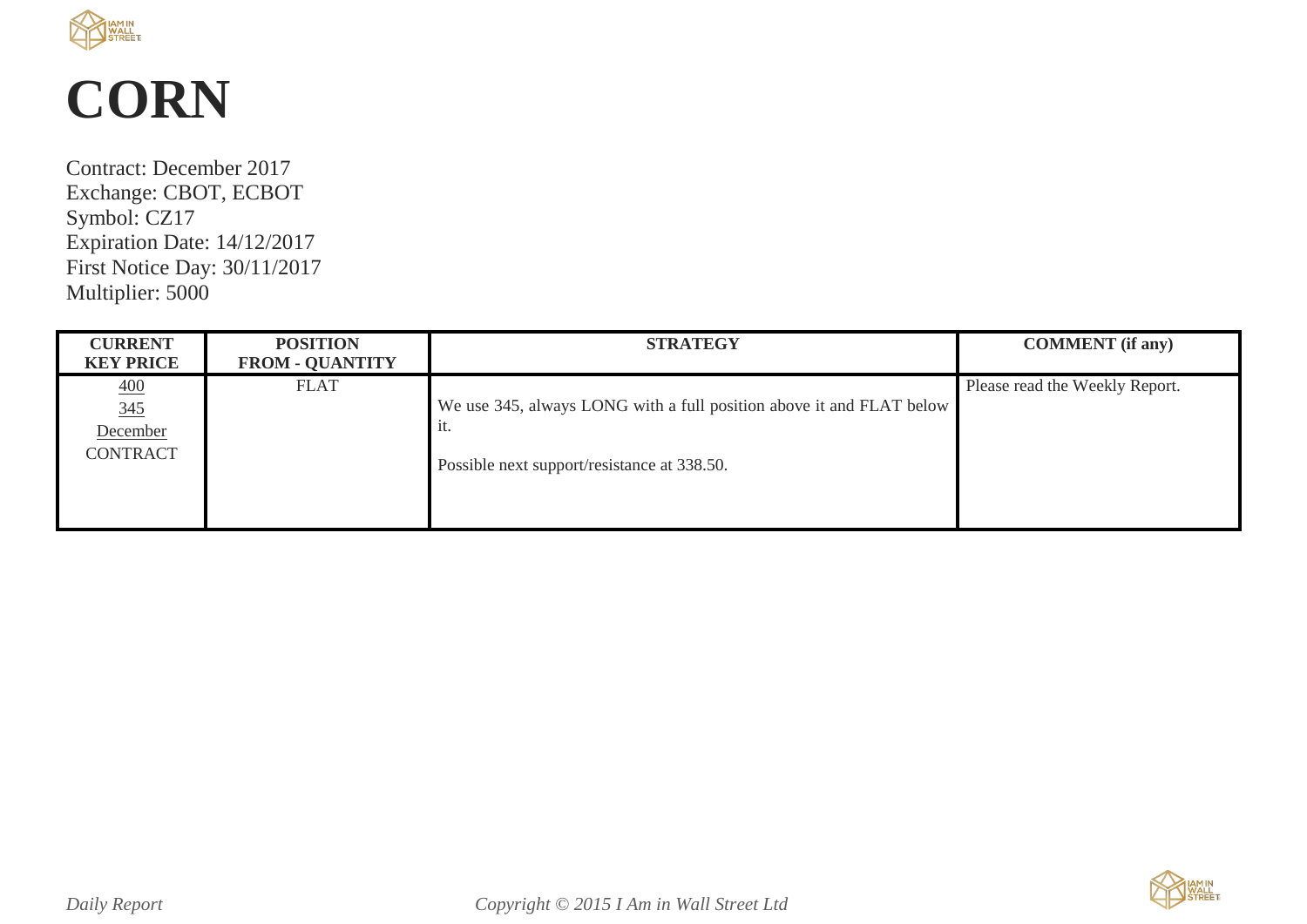

### **WHEAT**

Contract: December 2017 Exchange: CBOT, ECBOT Symbol: WZ17 Expiration Date: 14/12/2017 First Notice Day: 30/11/2017 Multiplier: 5000

| <b>CURRENT</b><br><b>KEY PRICE</b>             | <b>POSITION</b><br><b>FROM - QUANTITY</b> | <b>STRATEGY</b>                                                                                                                        | <b>COMMENT</b> (if any) |
|------------------------------------------------|-------------------------------------------|----------------------------------------------------------------------------------------------------------------------------------------|-------------------------|
| 450<br>430<br>December 2017<br><b>CONTRACT</b> | <b>FLAT</b>                               | Always LONG with 2/3 above 430 and FLAT below it. First take-profit at Please read the Weekly Report.<br>439.75 where we close $1/3$ . |                         |

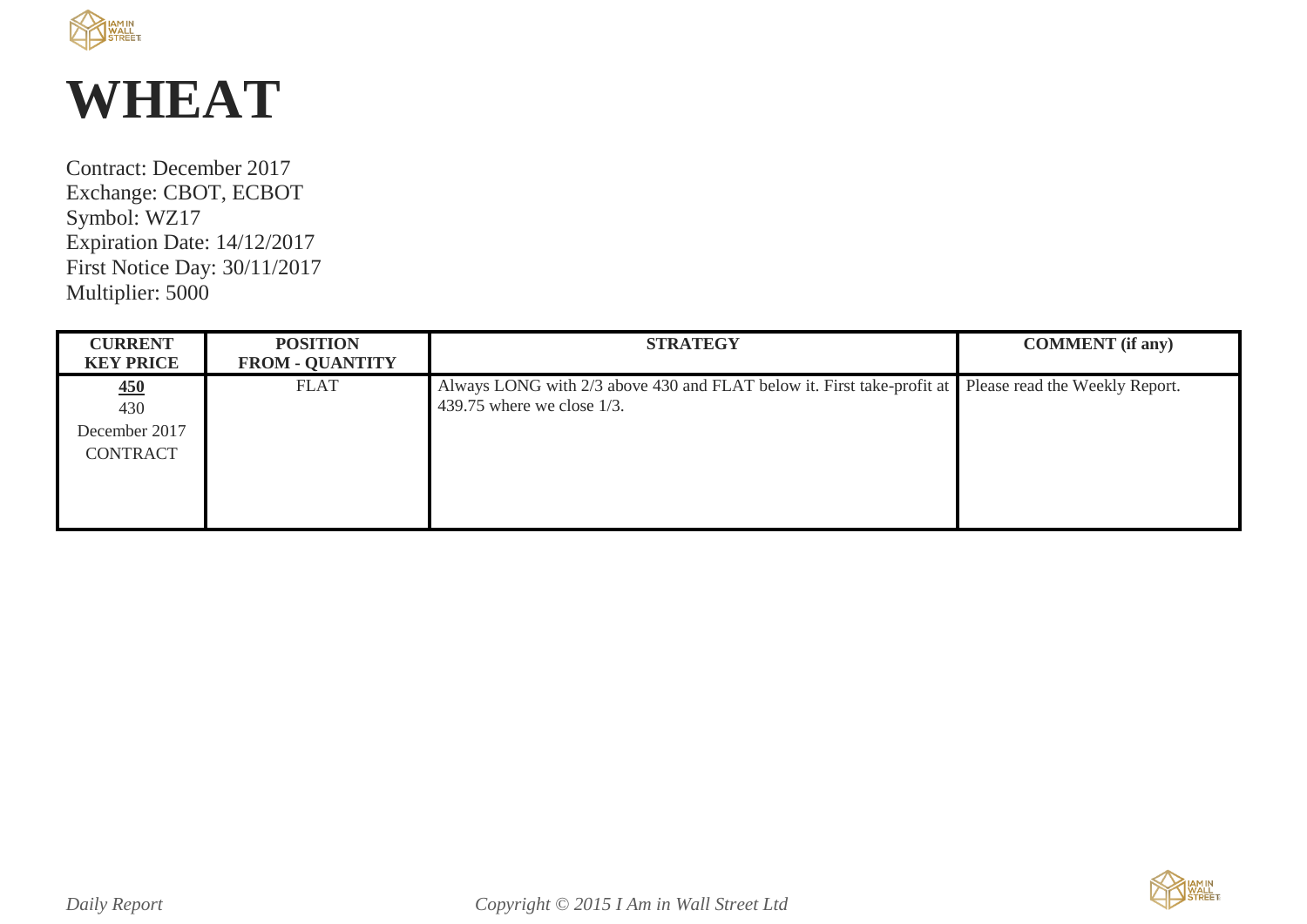

## **LIVE CATTLE**

Contract: December 2017 Exchange: GLOBEX Symbol: LCZ17 Expiration Date: 29/12/2017 Notice Date: 04/12/2017 Multiplier: 400

| <b>CURRENT</b><br><b>KEY PRICE</b> | <b>POSITION</b><br><b>FROM - QUANTITY</b> | <b>STRATEGY</b>                                                                                                                                                         | <b>COMMENT</b> (if any)                                                                                                                                                                                                                                         |
|------------------------------------|-------------------------------------------|-------------------------------------------------------------------------------------------------------------------------------------------------------------------------|-----------------------------------------------------------------------------------------------------------------------------------------------------------------------------------------------------------------------------------------------------------------|
| 123.250<br>December'17 Contract    | <b>SHORT</b><br>$123.125 - 1/3$           | We are SHORT with $1/3$ , after we closed in profit $1/3$<br>at 121.550 and 1/3 at 120.100.                                                                             | Please read the Weekly Report.                                                                                                                                                                                                                                  |
|                                    |                                           | We re-open 1/3 more, SHORT, at 121.300.<br>Strategy:<br>Always SHORT below 123.250 and FLAT above it Market in the first and last minutes, and<br>with a full position. | I will remove soon this commodity from my<br>trading list because I do not like it and I do<br>not make safe profits. It is just a horrible<br>there is no overnight session, suffering stupid<br>gaps too often. No reason to trade it if I do<br>not like it. |

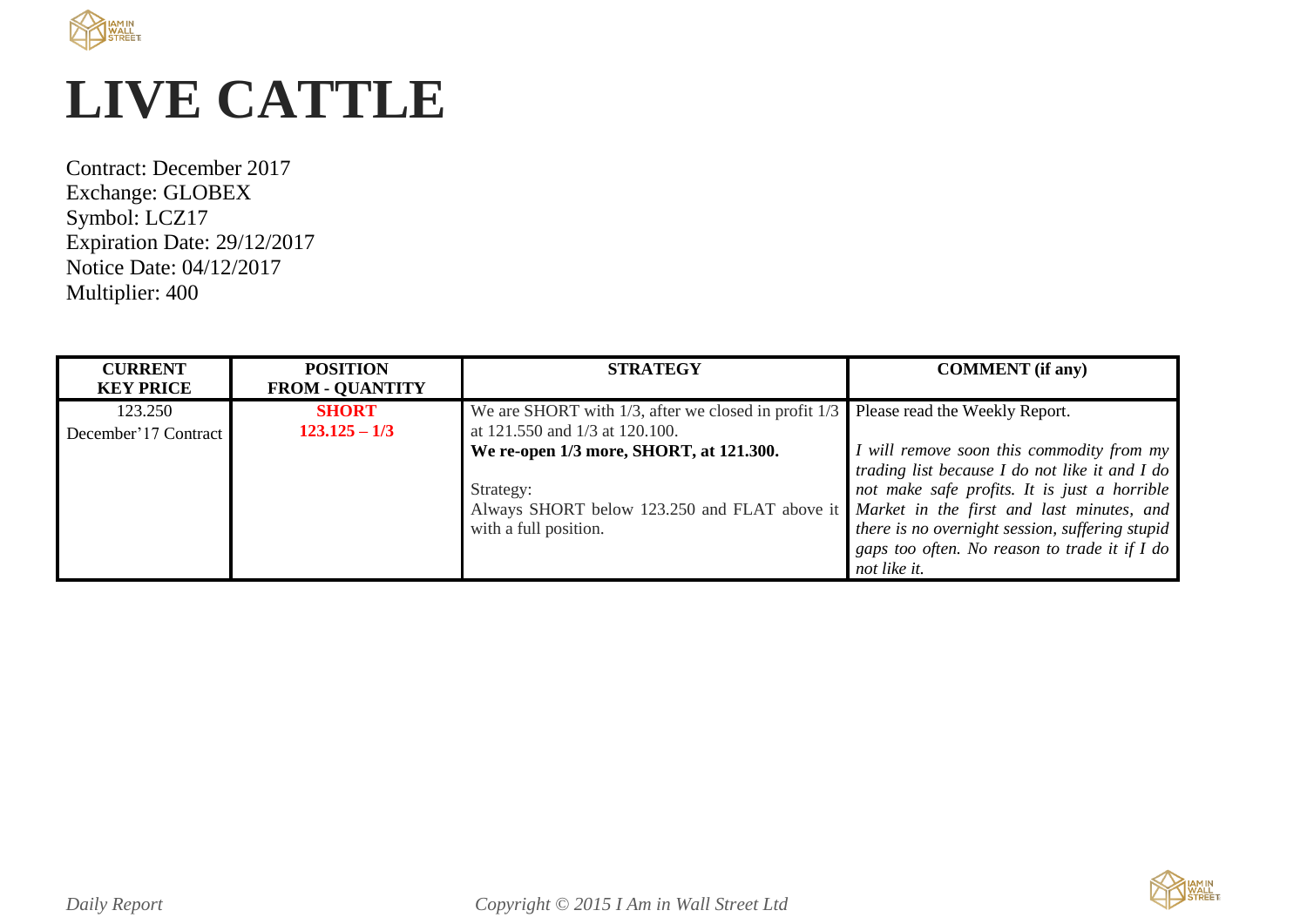

## **GOLD**

Contract: December 2017 Exchange: NYMEX Symbol: GCZ7 Expiration Date: 27/12/2017 First Notice Day: 30/11/2017 Multiplier: 100

| <b>CURRENT</b><br><b>KEY PRICE</b>   | <b>POSITION</b><br><b>FROM - QUANTITY</b> | <b>STRATEGY</b>                                                                                                                                                                        | <b>COMMENT</b> (if any)                         |
|--------------------------------------|-------------------------------------------|----------------------------------------------------------------------------------------------------------------------------------------------------------------------------------------|-------------------------------------------------|
| We use the December<br>2017 Contract | <b>LONG</b><br>$1278.4 - 2/3$             | We are LONG with $2/3$ , after we closed $1/3$ Please read the Weekly Report.<br>LONG at $+6$ points.                                                                                  |                                                 |
| 1360                                 |                                           |                                                                                                                                                                                        | We were very unlucky when we closed and re-     |
| 1285                                 |                                           | Always LONG above 1275 and FLAT below it. opened the LONG position yesterday, because<br>We always use a first take-profit at $+6$ points we suffered two very wide bars right when we |                                                 |
| 1270<br>1180                         |                                           | when we open a full LONG position.                                                                                                                                                     | had the trigger to trade. Trading is also this. |

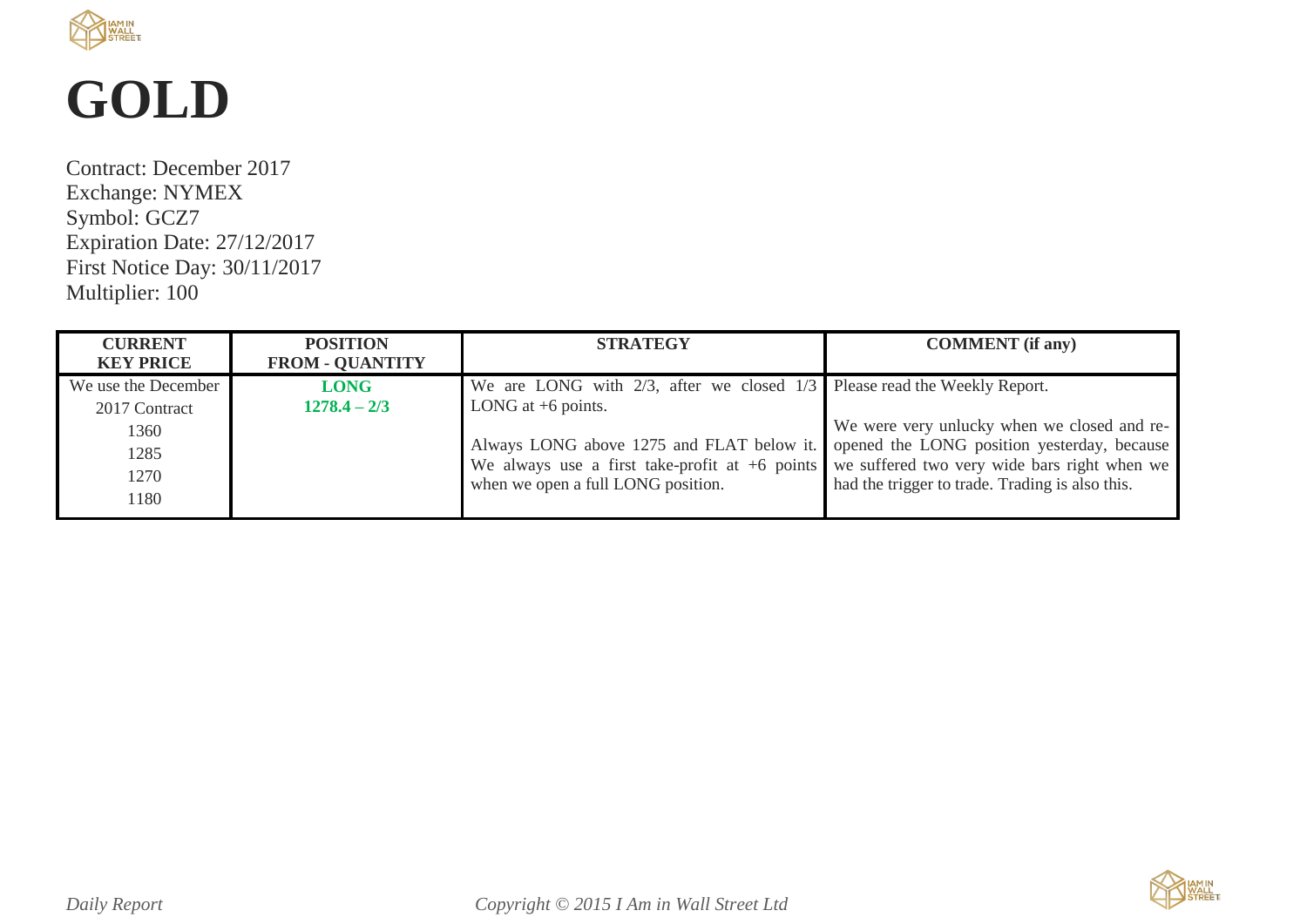

## **LIGHT SWEET CRUDE OIL**

Contract: December 2017 Exchange: NYMEX Symbol: CLZ17 Expiration Date: 20/11/2017 First Notice Day: 22/11/2017 Multiplier: 1000

| <b>CURRENT</b>                                                   | <b>POSITION</b>        | <b>STRATEGY</b>                                                                                                                                                                                | <b>COMMENT</b> (if any) |
|------------------------------------------------------------------|------------------------|------------------------------------------------------------------------------------------------------------------------------------------------------------------------------------------------|-------------------------|
| <b>KEY PRICE</b>                                                 | <b>FROM - QUANTITY</b> |                                                                                                                                                                                                |                         |
| 54.58<br>53.54<br>Area 50<br>Area 38-39<br>December '17 Contract | <b>FLAT</b>            | We are FLAT, very good move closing the position Please read the Weekly Report.<br>yesterday.<br>We will re-open a LONG position if CL tests 54.58,<br>always LONG above it and FLAT under it. |                         |